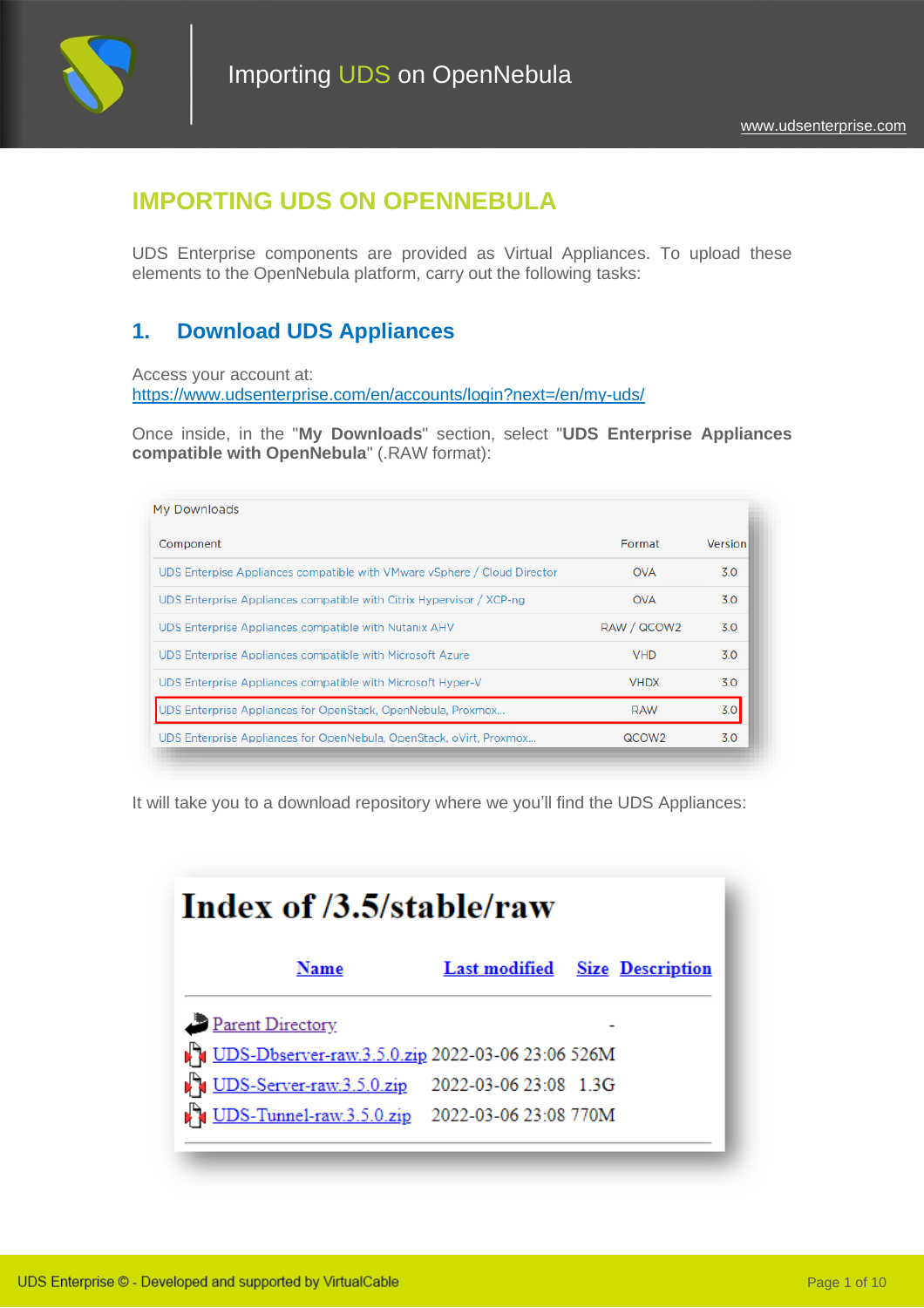

## **2. Import UDS Appliances on the virtual platform**

Download the UDS Appliances and unzip them. See below an example with the UDS Server Appliance (**UDS-Server-XXzip**).



Access the OpenNebula environment and click on "**images**".

| Open<br>Nebula                                            |                                                                                                                        |                  |
|-----------------------------------------------------------|------------------------------------------------------------------------------------------------------------------------|------------------|
| <b>Dashboard</b>                                          | $+$ $\sim$ $\alpha$                                                                                                    | ۲<br>Search      |
| <b>Instances</b><br>$\Delta \mathbf{k}$<br><b>III</b> VMs | $\Box$<br>ID<br>$\bullet$ Name<br><b>Datastore</b><br>≜ Owner<br><i></i> Group<br>÷<br>$\#$ Type<br>$\triangle$ Status | #VMS<br>÷        |
| Services                                                  |                                                                                                                        |                  |
| <b>X</b> Virtual Routers                                  |                                                                                                                        |                  |
| <b>Templates</b><br>$\overline{\nabla}$                   | i                                                                                                                      |                  |
| <b>Storage</b><br>$\Delta \mathbf{b}_i$                   |                                                                                                                        |                  |
| Datastores                                                | There is no data available                                                                                             |                  |
| $\frac{1}{2}$ Images                                      | Showing 0 to 0 of 0 entries<br>10                                                                                      | Previous<br>Next |
| $\blacksquare$ Files                                      |                                                                                                                        |                  |
| MarketPlaces                                              | <b>O</b> TOTAL <b>O MB</b> TOTAL SIZE                                                                                  |                  |
| <b>C</b> Apps                                             |                                                                                                                        |                  |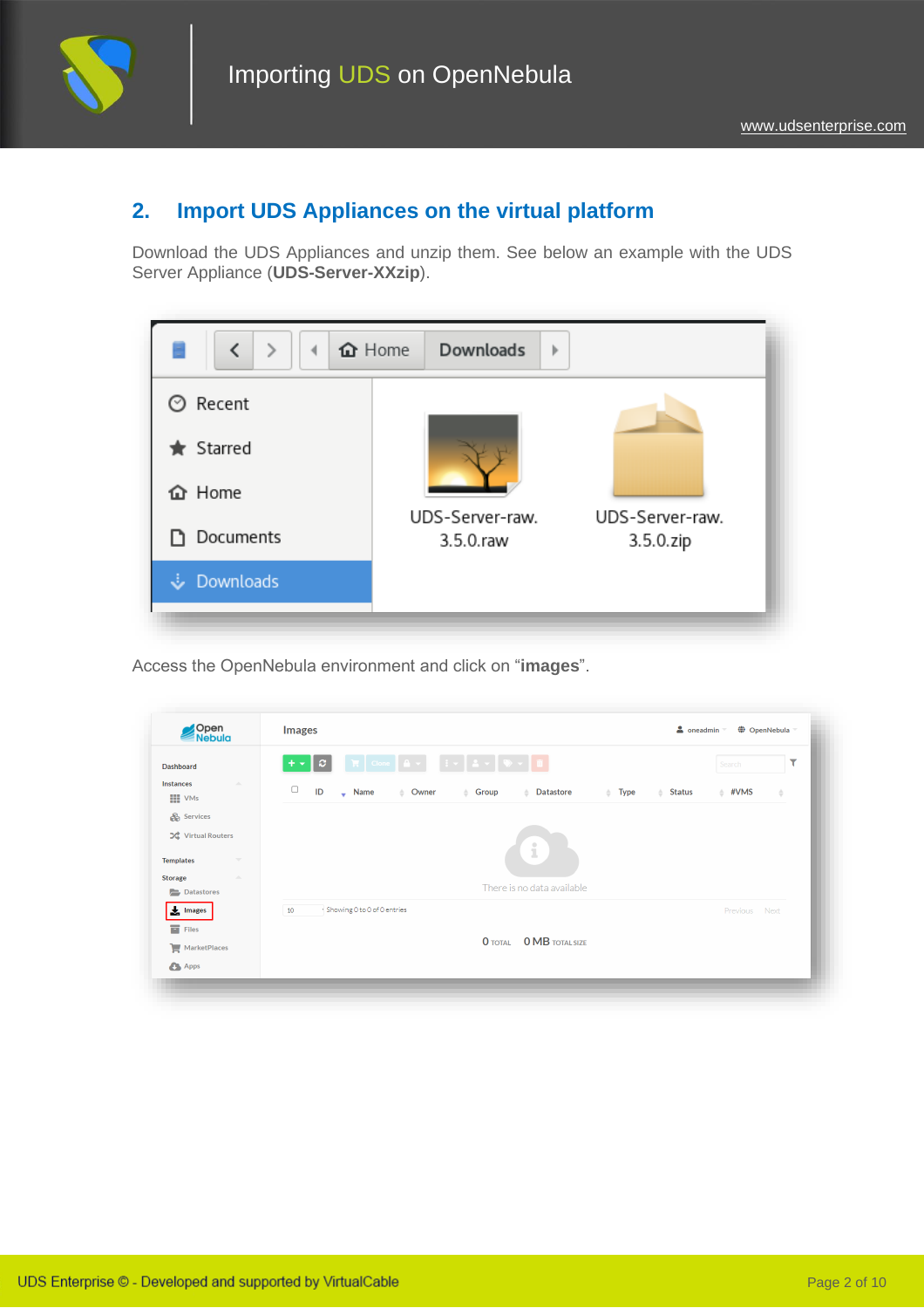

Create a new image. The wizard will ask you the name of the new Virtual Machine (VM) and the image of the UDS disk.

Select the disk image that you are going to create.

|                                       |                                                    | Wizard<br>Advanced      |
|---------------------------------------|----------------------------------------------------|-------------------------|
| Name                                  | Description                                        |                         |
|                                       |                                                    |                         |
|                                       |                                                    |                         |
|                                       |                                                    |                         |
| Type<br><b>Operating System image</b> | Datastore<br>$\overline{\mathbf{v}}$<br>1: default | $\overline{\mathbf{v}}$ |
|                                       |                                                    |                         |
| This image is persistent              | $\overline{\mathbf{v}}$                            |                         |
|                                       |                                                    |                         |
| <b>Image location</b>                 |                                                    |                         |
|                                       | O Path/URL O Upload<br>$\bigcirc$ Empty disk image |                         |
|                                       |                                                    |                         |

Once you have the images available, you need to create a "**Template**".

| <b>OpenNebula</b>        | $\mathbf{r}$ |                | Images                      |          |                                          |           |           |               |                           |
|--------------------------|--------------|----------------|-----------------------------|----------|------------------------------------------|-----------|-----------|---------------|---------------------------|
| Dashboard<br>90          | е            | ٠              | Search                      |          |                                          |           |           | Clone $i -$   | 會<br>$\Delta =$           |
| Q.<br>System             | G            |                | $ID \neq Owner$             | Group    | Name                                     | Datastore | Type      | <b>Status</b> | #VMS                      |
| <b>Users</b>             | 同            | 5              | oneadmin                    | oneadmin | MySQL                                    | default   | <b>OS</b> | <b>READY</b>  | $\circ$                   |
| Groups                   | 同            | $\overline{4}$ | oneadmin                    | oneadmin | <b>UDSTunneler</b>                       | default   | <b>OS</b> | <b>READY</b>  | $\Omega$                  |
| <b>VDCs</b>              | 画            | $\overline{3}$ | oneadmin                    | oneadmin | <b>UDSServer</b>                         | default   | OS        | <b>READY</b>  | $\overline{0}$            |
| <b>ACLs</b>              |              |                | Showing 1 to 3 of 3 entries |          |                                          |           | Previous  | 1 Next        | 10 <sup>°</sup><br>$\sim$ |
| <b>Virtual Resources</b> |              |                |                             |          |                                          |           |           |               |                           |
| Virtual Machines         |              |                |                             |          | $3$ TOTAL                                | 18GB USED |           |               |                           |
| Templates $\bigodot$     |              |                |                             |          | OpenNebula 4.12.3 by OpenNebula Systems. |           |           |               |                           |
| Images                   |              |                |                             |          |                                          |           |           |               |                           |
| Files & Kernels          |              |                |                             |          |                                          |           |           |               |                           |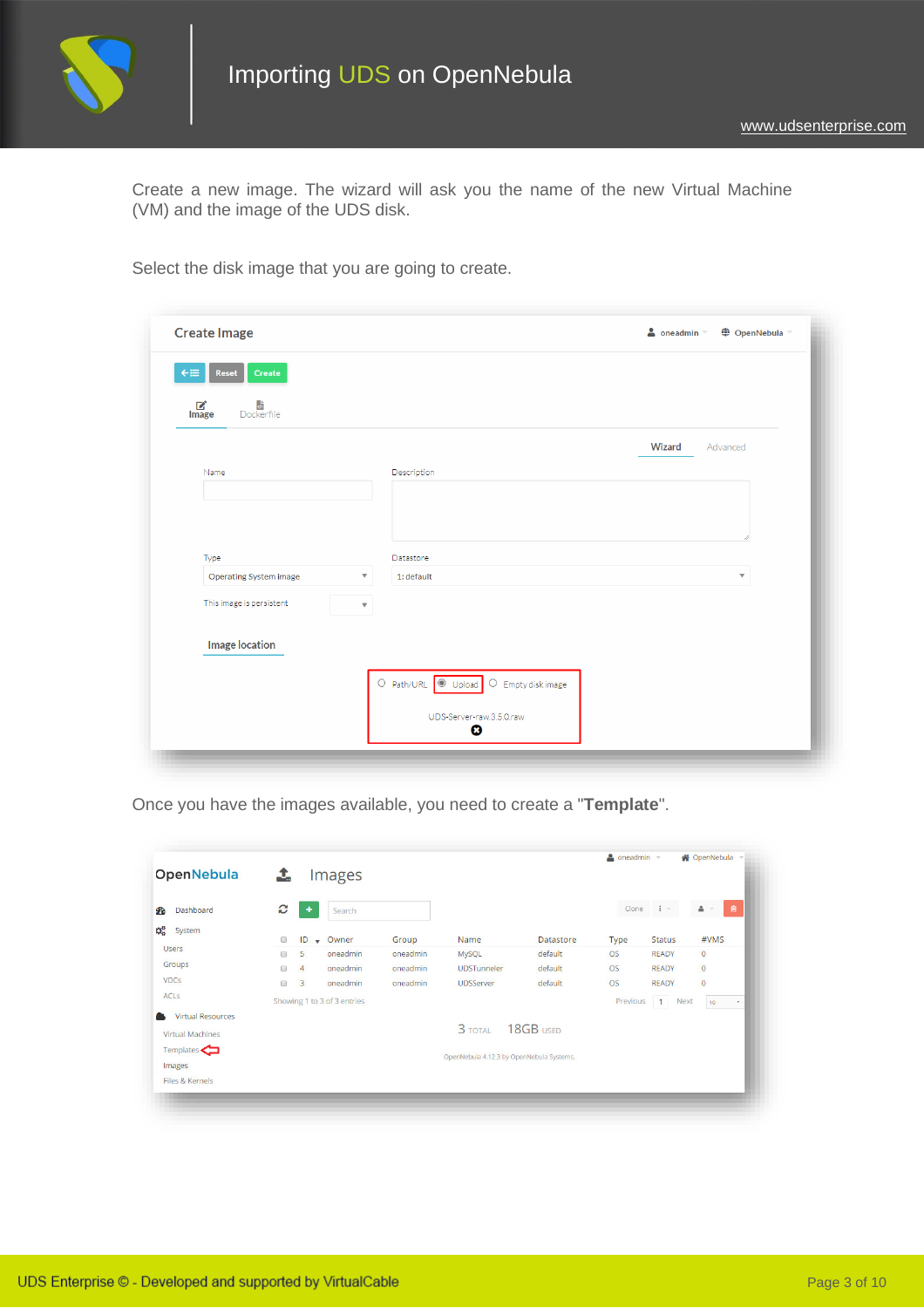

To create the template, you will need to configure:

| 畫<br>Reset<br>Create                           |              |            |                                |        |       | Wizard | Advanced |
|------------------------------------------------|--------------|------------|--------------------------------|--------|-------|--------|----------|
| 특<br>$^{\text{}}$<br>Q                         |              |            | $\frac{1}{2}$                  |        |       |        |          |
| General<br>Storage<br>Network<br>OS Booting    | Input/Output | Context    | Scheduling                     | Hybrid | Other |        |          |
| Name <sup>@</sup>                              |              | Hypervisor |                                |        |       |        |          |
| UDSServer                                      |              |            | C KVM C VMware C Xen C vCenter |        |       |        |          |
| Description <sup>@</sup>                       |              | Logo @     |                                |        |       |        |          |
|                                                |              |            |                                | ۰      |       |        |          |
|                                                |              |            |                                |        |       |        |          |
| Memory <sup>@</sup>                            |              |            | Cost <sup>①</sup>              |        |       |        |          |
|                                                | 1024         | $MB -$     |                                |        |       |        |          |
| $CPU \odot$                                    |              |            | Cost <sup>©</sup>              |        |       |        |          |
|                                                |              |            |                                |        |       |        |          |
| VCPU @                                         |              |            |                                |        |       |        |          |
|                                                |              | $\bar{2}$  |                                |        |       |        |          |
| $\Box$ Do not allow to change capacity $\Box$  |              |            |                                |        |       |        |          |
| Do not allow to modify network configuration @ |              |            |                                |        |       |        |          |
|                                                |              |            |                                |        |       |        |          |

In the **General** tab you will have to indicate the name of the VM, the amount of RAM, number of CPUs and vCPUs.

For the different UDS Appliances, the configuration would be as follows:

| <b>MV</b>   | <b>Memory (MB)</b> | CPU | <b>STORAGE</b> |
|-------------|--------------------|-----|----------------|
| <b>MvSQ</b> | 1024               |     |                |
| Server      | 2048               |     |                |
| Tunnel      | 2048               |     |                |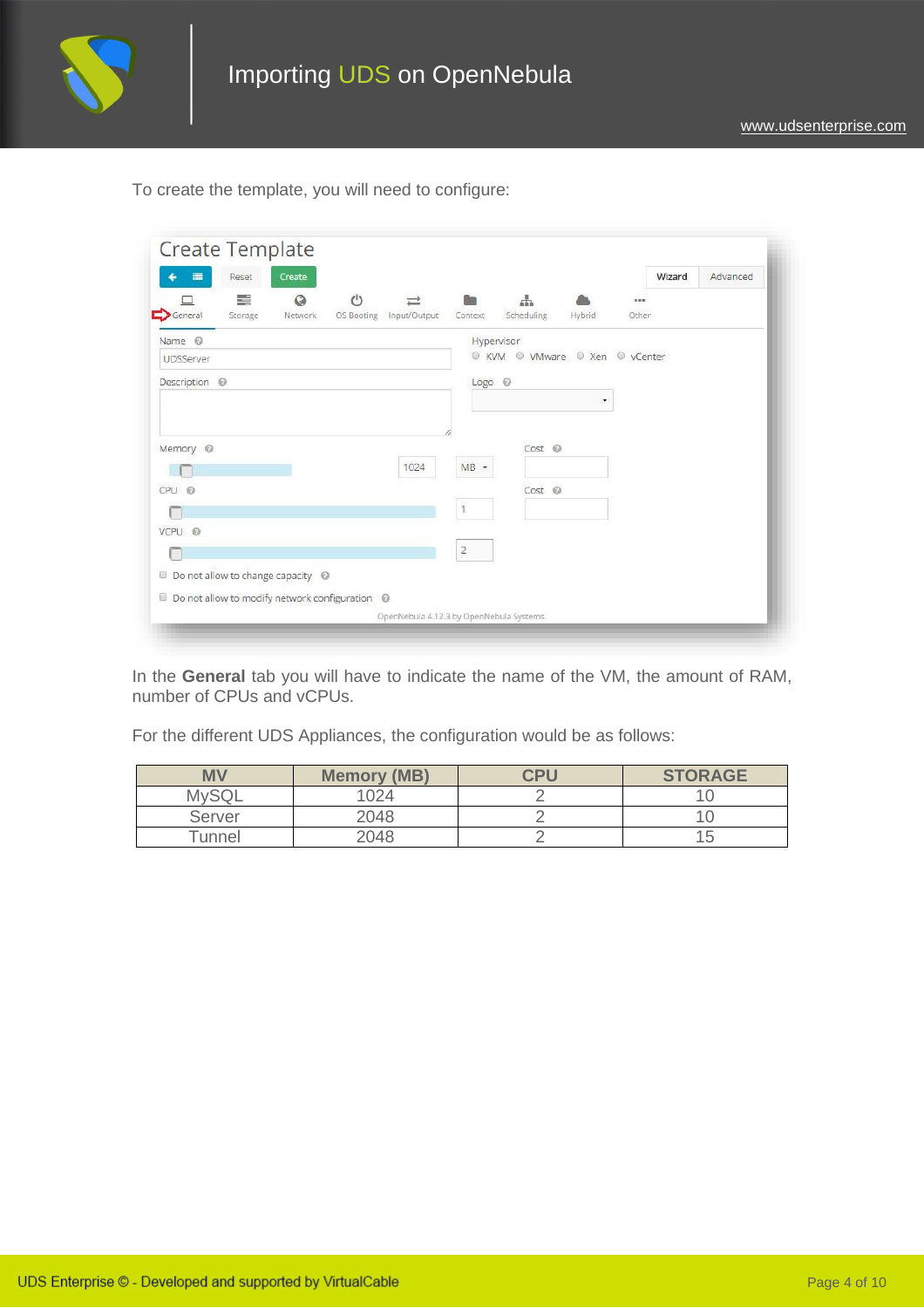

| 畫<br>Reset                      | Create          |                                   |               |                    |            |           |           | Wizard       | Advanced         |
|---------------------------------|-----------------|-----------------------------------|---------------|--------------------|------------|-----------|-----------|--------------|------------------|
| 들                               | Q               | $\mathcal{L}^{(1)}$               |               |                    | 苦          |           | 999       |              |                  |
| General Storage                 | Network         | OS Booting                        | Input/Output  | <b>Context</b>     | Scheduling | Hybrid    | Other     |              |                  |
| +Add another disk               | ۵               | $\circledcirc$<br>Image           | Volatile Disk |                    |            |           |           |              |                  |
| Disk 0<br>$\boldsymbol{\Omega}$ | c               |                                   |               |                    |            |           | Search    |              |                  |
|                                 | ID <sub>r</sub> | Owner                             | Group         | Name               |            | Datastore | Type      | Status       | #VMS             |
|                                 | 5               | oneadmin                          | oneadmin      | MySQL              |            | default   | <b>OS</b> | READY        | $\circ$          |
|                                 | 4               | oneadmin                          | oneadmin      | <b>UDSTunneler</b> |            | default   | OS        | <b>READY</b> | $\circ$          |
|                                 | 3               | oneadmin                          | oneadmin      | UDSServer          |            | default   |           | OS READY     | $\circ$          |
|                                 |                 |                                   |               |                    |            |           |           | Previous     | 1<br><b>Next</b> |
|                                 |                 | You selected the following image: |               | <b>UDSServer</b>   |            |           |           |              |                  |
|                                 |                 | Advanced Options                  |               |                    |            |           |           |              |                  |

In the **Storage** tab select the UDS disk image and check that it has the status "**Ready**".

In the **Network** tab select the network interface.

| 畫<br>Reset                      | Create           |                                                         |                   |               |                      | Wizard                | Advanced             |
|---------------------------------|------------------|---------------------------------------------------------|-------------------|---------------|----------------------|-----------------------|----------------------|
| E<br>Storage Network<br>General | O                | $^{\prime}$<br>OS Booting                               | ⋍<br>Input/Output | n.<br>Context | Scheduling<br>Hybrid | $n \times n$<br>Other |                      |
| + Add another nic               | $\boldsymbol{c}$ |                                                         |                   |               |                      | Search                |                      |
| Interface 0<br>$\bullet$        | ID <sub>r</sub>  | Owner                                                   | Group             | Name          | Reservation          | Cluster               | Leases               |
|                                 | $\overline{0}$   | oneadmin                                                | oneadmin          | <b>NET</b>    | <b>No</b>            |                       | 0/10                 |
|                                 |                  | You selected the following network:<br>Advanced Options | <b>NET</b>        |               |                      | Previous              | Next<br>$\mathbf{1}$ |
| Default model @                 |                  |                                                         |                   |               |                      |                       |                      |
|                                 |                  |                                                         |                   |               |                      |                       |                      |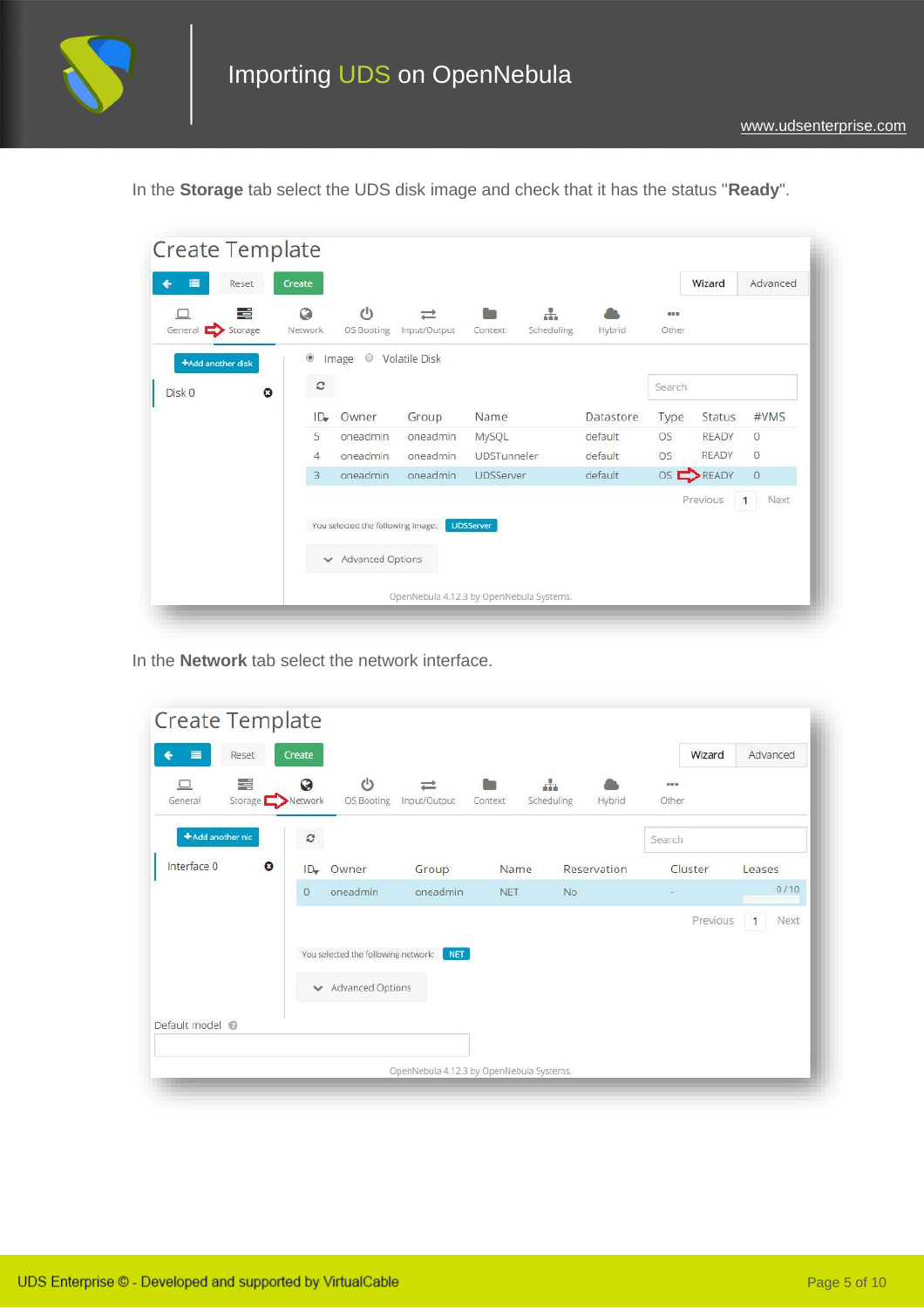

In the Input / Output tab configure the input and output devices. In this case select "**VNC**" output device and "**Tablet**" and "**USB**" input device.

| Create<br>≡<br>Reset                          |                                       |         |                                    |        |                | Wizard | Advanced  |
|-----------------------------------------------|---------------------------------------|---------|------------------------------------|--------|----------------|--------|-----------|
| 臺<br>$\odot$<br>Network<br>General<br>Storage | $\circ$<br>OS Booting<br>Input/Output | Context | $\frac{1}{\sqrt{2}}$<br>Scheduling | Hybrid | 19.99<br>Other |        |           |
| Graphics                                      |                                       |         | <b>Inputs</b>                      |        |                |        |           |
| O VNC O SDL O SPICE<br>Listen IP              |                                       |         | Tablet                             | ۰      | <b>USB</b>     | ۰      | Add       |
| 0.0.0.0                                       |                                       |         | <b>TYPE</b>                        |        | <b>BUS</b>     |        |           |
| Port @                                        | Keymap <sup>@</sup>                   |         | tablet                             |        | usb            |        | $\bullet$ |
| Password @                                    |                                       |         |                                    |        |                |        |           |
|                                               |                                       |         |                                    |        |                |        |           |
| Generate Random Password @                    |                                       |         |                                    |        |                |        |           |
|                                               |                                       |         |                                    |        |                |        |           |

Click on "**Create**" and you will have a valid "**Template**".

|         | Create Template |         |            |              |             |            |        |          |        |          |
|---------|-----------------|---------|------------|--------------|-------------|------------|--------|----------|--------|----------|
| 畺       | Reset           | Create  | ko         |              |             |            |        |          | Wizard | Advanced |
| $\Box$  | 〓               | Q       | $\circ$    |              | <b>1974</b> | d.         |        | $\cdots$ |        |          |
| General | Storage         | Network | OS Booting | Input/Output | Context     | Scheduling | Hybrid | Other    |        |          |

Once the template is created, click on "**Instantiate**".

|                          |                |              | Templates                   |          |                                          |                             |       |      |            |    |           |
|--------------------------|----------------|--------------|-----------------------------|----------|------------------------------------------|-----------------------------|-------|------|------------|----|-----------|
| C                        | $\ddot{}$      |              | Search                      |          |                                          | Update <b>D</b> Instantiate | Clone |      | $\Delta$ - |    | Ŵ         |
| $\overline{\mathcal{L}}$ | ID             | $\mathbf{r}$ | Owner                       | Group    | Name                                     |                             |       |      |            |    |           |
| 國                        | $\overline{4}$ |              | oneadmin                    | oneadmin | <b>UDSServer</b>                         |                             |       |      |            |    |           |
|                          |                |              | Showing 1 to 1 of 1 entries |          |                                          | Previous                    | 1     | Next |            | 10 | $\bullet$ |
|                          |                |              |                             |          | OpenNebula 4.12.3 by OpenNebula Systems. |                             |       |      |            |    |           |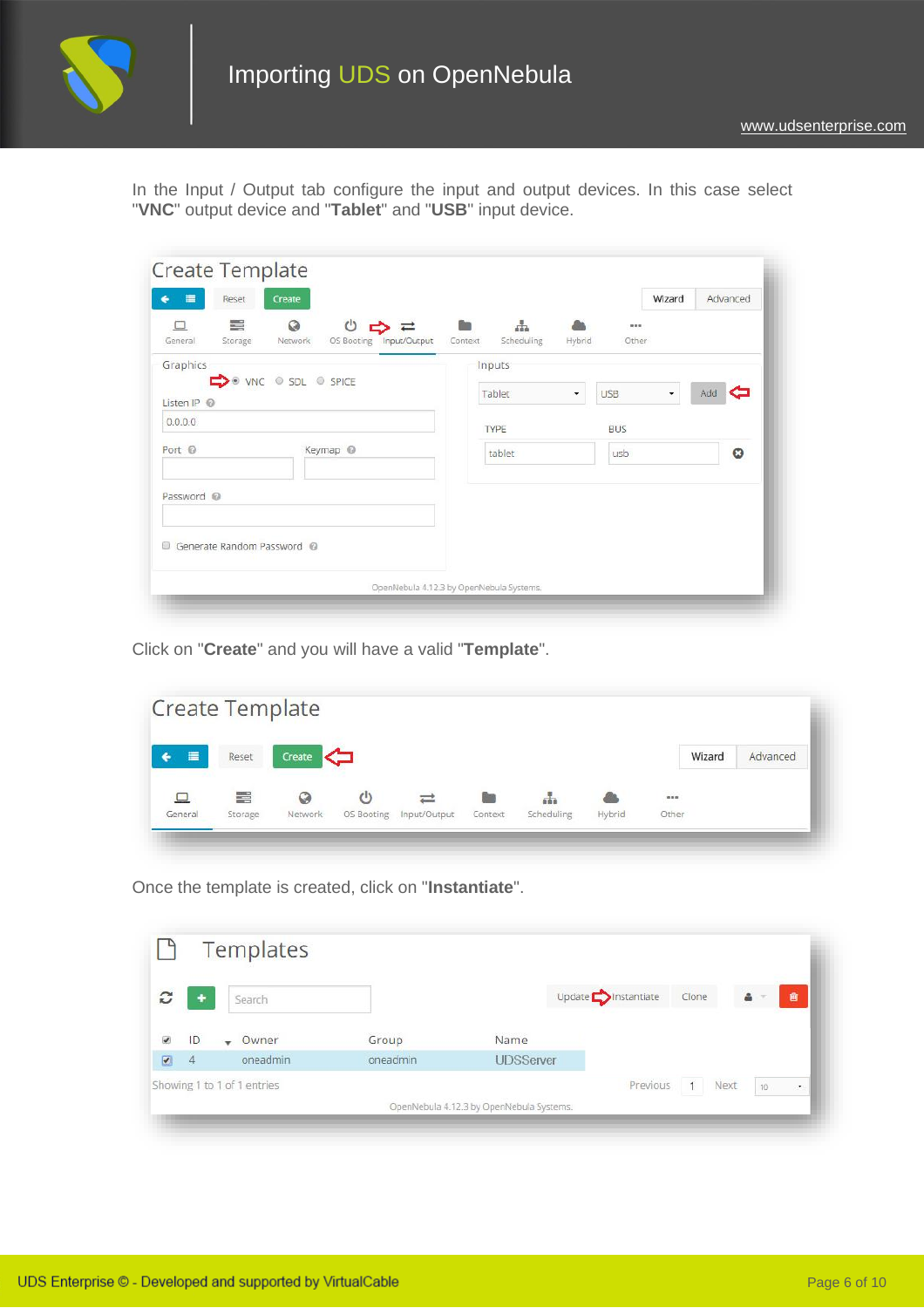

In the wizard, indicate the name and the number of instances to create.

| VM Name @                    |             |
|------------------------------|-------------|
| UDSServer                    |             |
| Number of instances @        |             |
|                              |             |
| $Hold$ $@$                   |             |
| Templates to be instantiated |             |
| · UDSServer                  |             |
|                              | Instantiate |

Once the instance is created, the MV will appear in the "**Virtual Machines**" tab. Check that "**Running**" appears in the status.

| C      | ٠                               | Search                      |          |               | ь                                        | $\mathbf{H}$<br>$\sim$ |               | $\blacksquare$ = $\blacksquare$ $\blacksquare$<br>$\sim$ | $\mathbf{H}$ | $\Delta$ - | 自      | $\overline{\phantom{a}}$ |
|--------|---------------------------------|-----------------------------|----------|---------------|------------------------------------------|------------------------|---------------|----------------------------------------------------------|--------------|------------|--------|--------------------------|
| $\Box$ | ID<br>Owner<br>Group<br>$\cdot$ |                             | Name     | <b>Status</b> |                                          | Host                   |               | IPS                                                      |              |            |        |                          |
|        | 26                              | oneadmin                    | oneadmin |               | UDSServer <b>DEX</b> RUNNING             |                        | 192.168.1.137 |                                                          | 192.168.1.50 |            | ₽      |                          |
|        |                                 | Showing 1 to 1 of 1 entries |          |               |                                          |                        |               | Previous                                                 | $\mathbf{1}$ | Next       | $10\,$ | $\ddot{}$                |
|        |                                 |                             | 1 TOTAL  | 1 ACTIVE      | O OFF                                    | O PENDING              |               | $O$ FAILED                                               |              |            |        |                          |
|        |                                 |                             |          |               | OpenNebula 4.12.3 by OpenNebula Systems. |                        |               |                                                          |              |            |        |                          |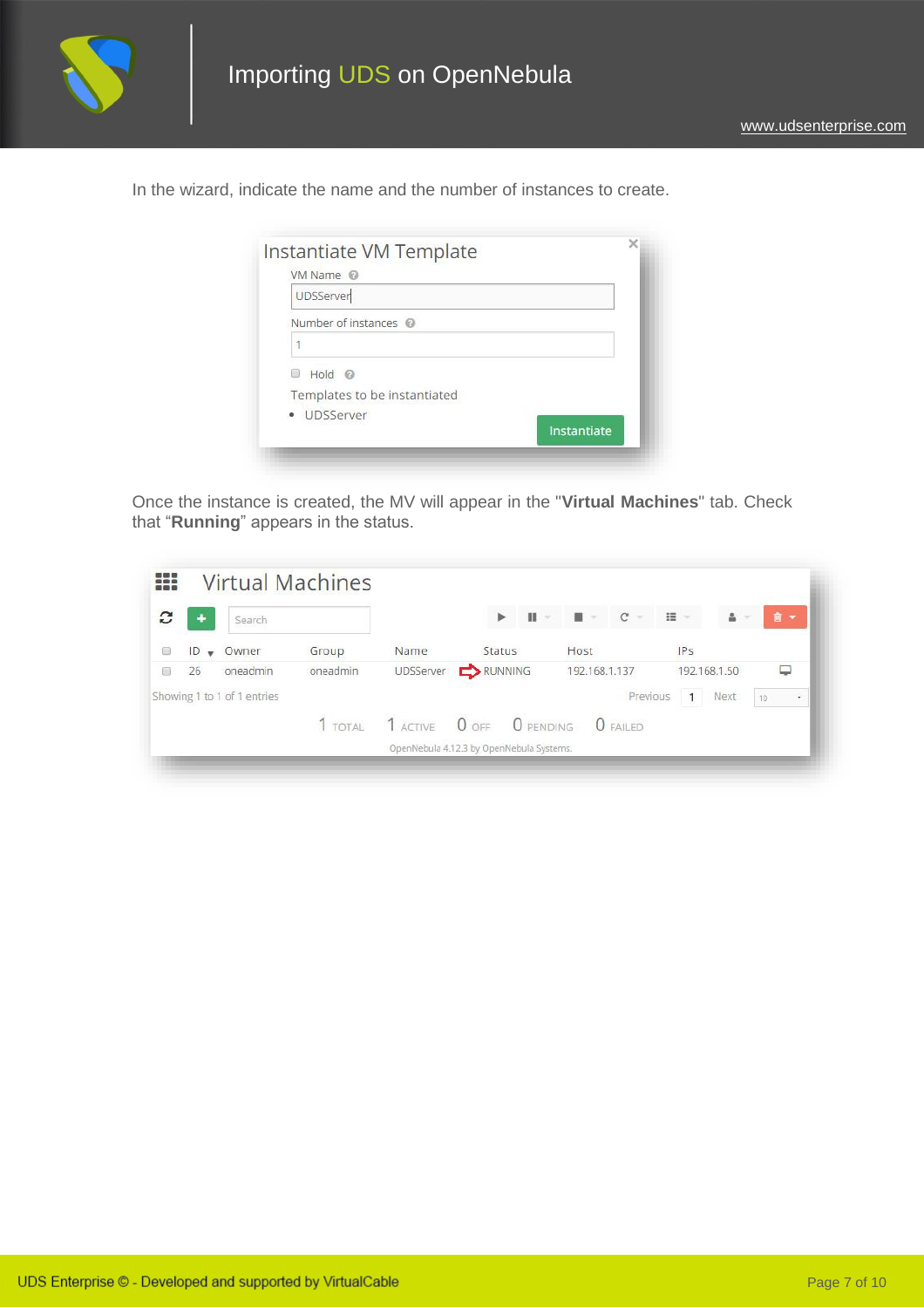

### **3. Start UDS servers**

Once the creation of the new virtual machine and the import of the UDS Appliance disk is finished, start a console to begin with the server configuration.

Click on "**VNC**".

| $\mathbf{C}$<br>畫<br>÷   |                    |                     |                                  | b.                                       | $\mathbf{H}$ = |           | $C -$<br>$\blacksquare$ |                      | ■ →                      | QVNC &        | 自 -            |
|--------------------------|--------------------|---------------------|----------------------------------|------------------------------------------|----------------|-----------|-------------------------|----------------------|--------------------------|---------------|----------------|
| $\mathbf \theta$<br>Info | $\Box$<br>Capacity | 〓<br>Storage        | $\boldsymbol{\Omega}$<br>Network | Гo<br>Snapshots                          | 뿦<br>Placement |           | 龠<br>Actions            | Template             |                          | È<br>Log      |                |
| Information              |                    |                     |                                  |                                          |                |           | Permissions:            |                      | Use                      | Manage        | Admin          |
| ID                       | 26                 |                     |                                  |                                          |                | Owner     |                         |                      | $\overline{\mathcal{L}}$ | $\mathcal{L}$ | B              |
| Name                     |                    | UDSServer           |                                  | $\overline{a}$                           |                | Group     |                         |                      | $\circledcirc$           | O             | $\Box$         |
| State                    | <b>ACTIVE</b>      |                     |                                  |                                          |                | Other     |                         |                      | $\Box$                   | $\Box$        | $\Box$         |
| <b>LCM State</b>         |                    | <b>RUNNING</b>      |                                  |                                          |                | Ownership |                         |                      |                          |               |                |
| Host.                    |                    | 192.168.1.137       |                                  |                                          |                | Owner     |                         |                      | oneadmin                 |               | $\epsilon$     |
| Start time               |                    | 14:00:30 15/11/2016 |                                  |                                          |                | Group     |                         |                      | oneadmin                 |               | $\overline{a}$ |
| Deploy ID                | one-26             |                     |                                  |                                          |                |           |                         |                      |                          |               |                |
| Reschedule               | no                 |                     |                                  |                                          |                |           |                         |                      |                          |               |                |
| Attributes               |                    |                     |                                  |                                          |                |           |                         |                      |                          |               |                |
| SUNSTONE_CAPACITY_SELECT |                    | YES.                |                                  |                                          |                |           |                         | $\overrightarrow{d}$ | 向                        |               |                |
| SUNSTONE_NETWORK_SELECT  |                    | <b>YES</b>          |                                  |                                          |                |           |                         | $\overrightarrow{a}$ | 向                        |               |                |
|                          |                    |                     |                                  |                                          |                |           |                         | Add                  |                          |               |                |
|                          |                    |                     |                                  | OpenNebula 4.12.3 by OpenNebula Systems. |                |           |                         |                      |                          |               |                |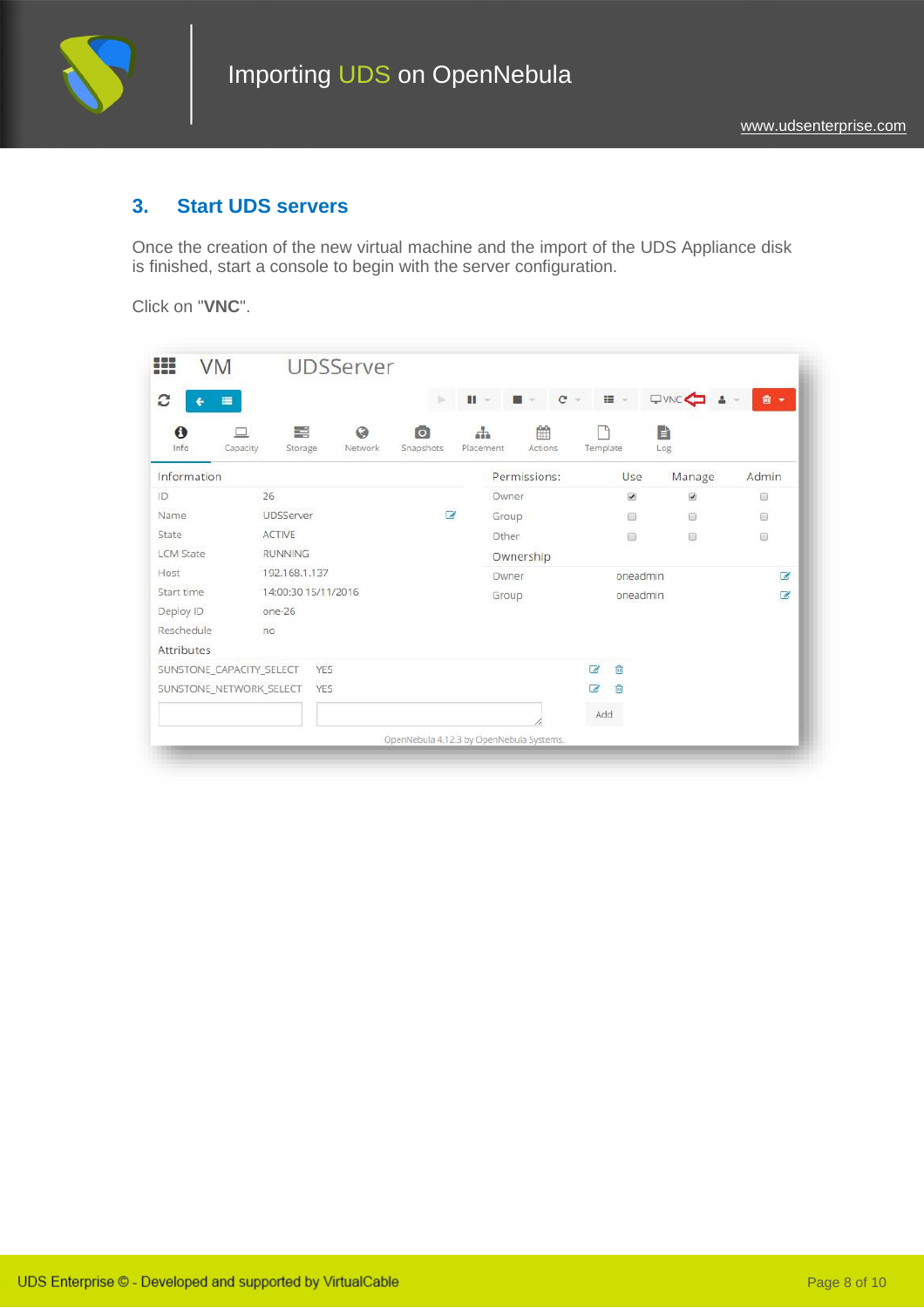

Access the console through "**VNC**" to proceed to configure the UDS VM (see [UDS](https://www.udsenterprise.com/en/uds-enterprise/documentation/)  [Enterprise Installation, Administration and User Manual\)](https://www.udsenterprise.com/en/uds-enterprise/documentation/).



#### **NOTES:**

- **1. If you want to use the UDS Tunnel component (which will provide you with WAN access and HTML5 access to the different services) repeat the same tasks previously described using the UDS-Tunnel.xxzip file.**
- **2. If you do not have your own database server to host the UDS Enterprise database, from the same repository you can download a virtual machine with a database server already prepared for this purpose. We remind you that this server is not part of UDS Enterprise, and therefore, it is not supported.**